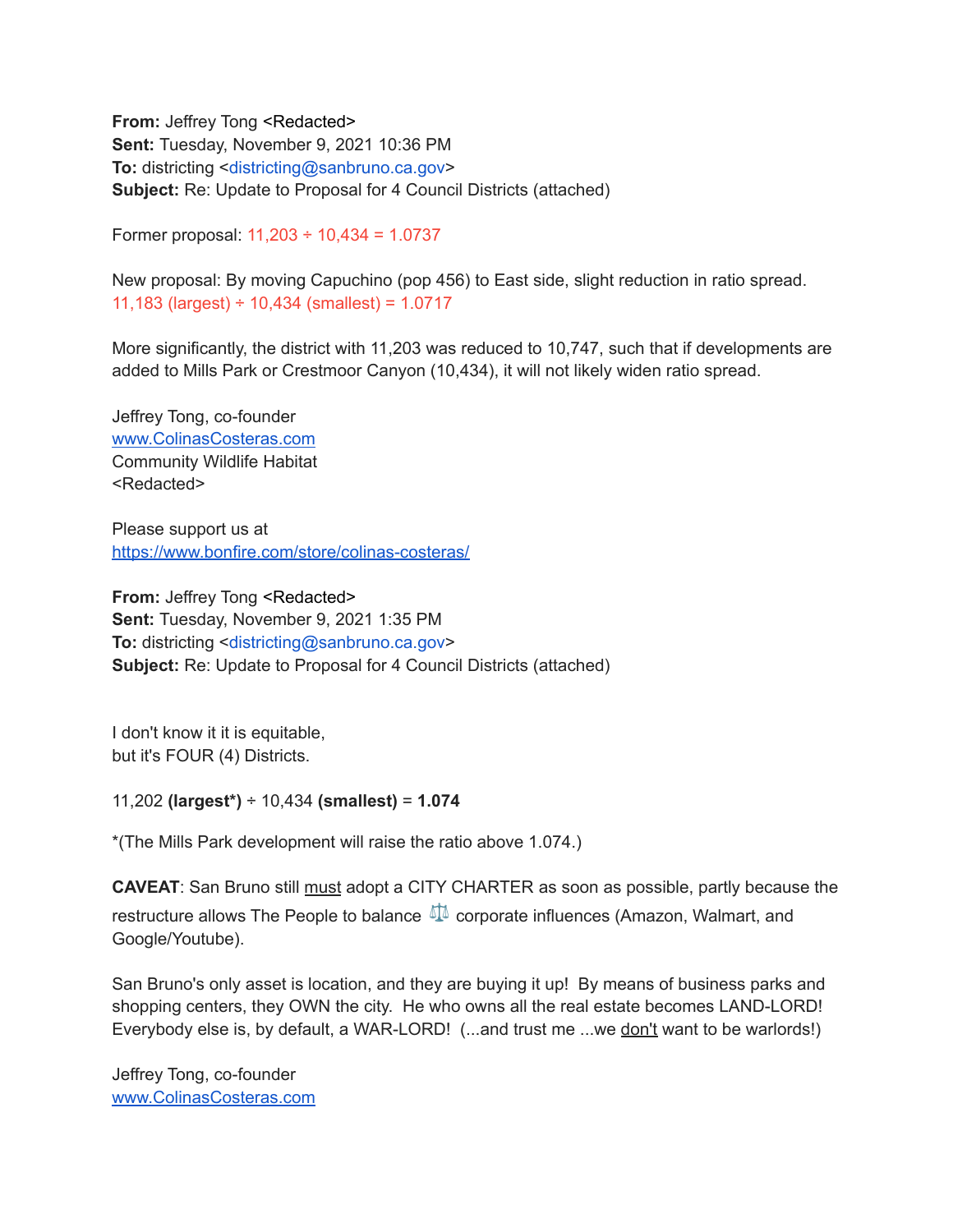Community Wildlife Habitat <Redacted>

Please support us at <https://www.bonfire.com/store/colinas-costeras/>

**From:** Jeffrey Tong <Redacted> **Sent:** Tuesday, November 9, 2021 15:58 PM **To:** districting <districting@sanbruno.ca.gov> **Subject:** Re: Update to Proposal for 4 Council Districts (attached)

4 districts split into 8.

Jeffrey Tong, co-founder [www.ColinasCosteras.com](http://www.colinascosteras.com/) Community Wildlife Habitat <Redacted>

Please support us at <https://www.bonfire.com/store/colinas-costeras/>

**From:** Susan W <Redacted> **Sent:** Wednesday, November 10, 2021 9:20 PM **To:** districting <districting@sanbruno.ca.gov> **Subject:** Re: City of San Bruno to Host In-Person District Formation Community Workshop

No. On moving district!

**From:** Jeffrey Tong <Redacted> **Sent:** Monday, November 15, 2021 10:37 AM **To:** districting <districting@sanbruno.ca.gov>; CouncilSB <councilsb@sanbruno.ca.gov> **Cc:** Reyna Burgos <Redacted; Tim OBrien <Redacted>; Robert George <Redacted>; Jeremy Sarnecky <Redacted>; Claudia Quinn <Redacted>; Ryan Mrsny <Redacted>; Sandra perez-vargas <Redacted>; Stephen Seymour <Redacted; Riechel Robert <Redacted> **Subject:** SB Redistricting Proposal

Population discrepancy in District 1. But max deviation of proposal is still roughly **5%** of 10,987.

Criteria is to be within **±1099** (10% or less).

Districts 2, 3, and 4 are on the money!